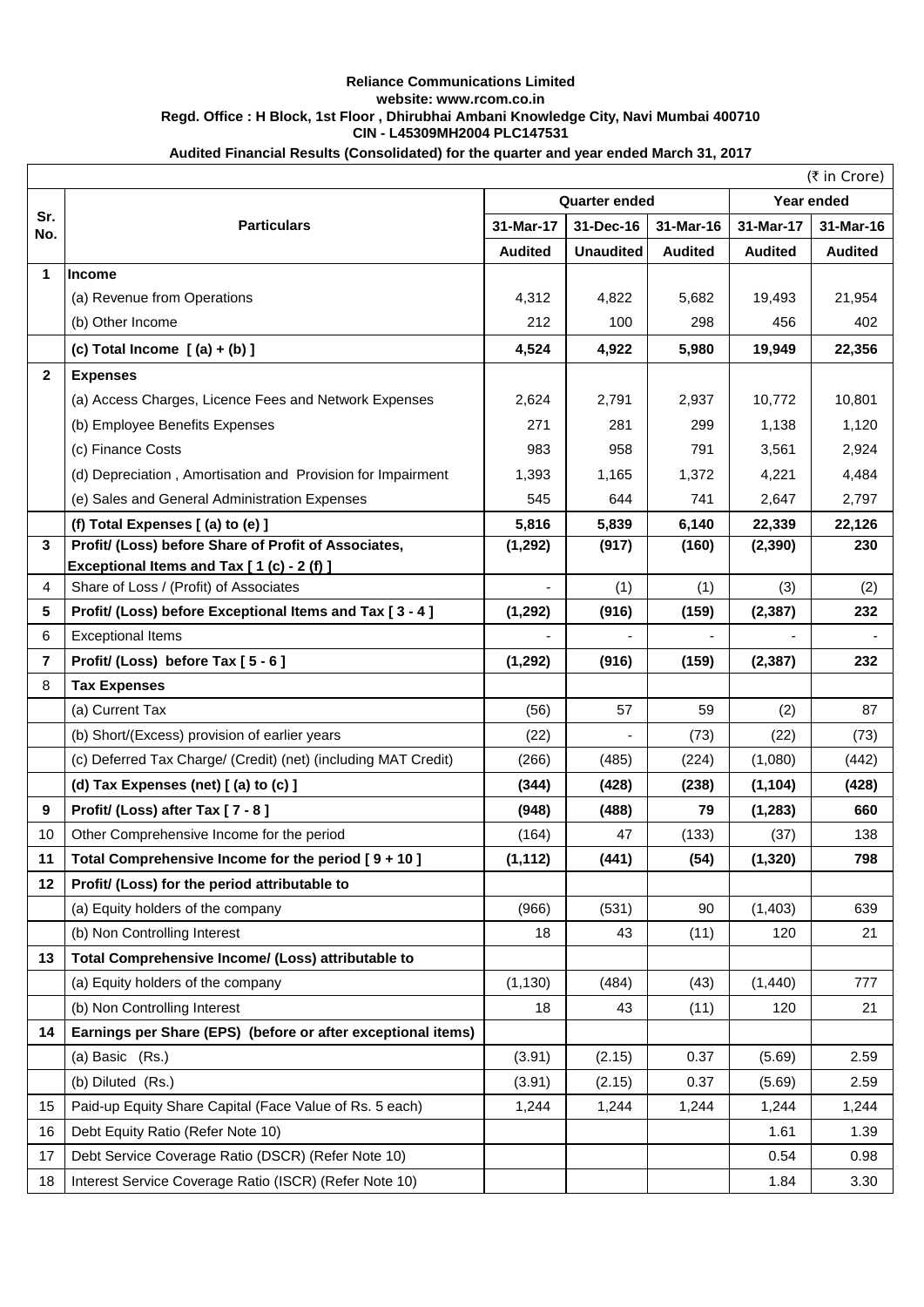| Segment wise Revenue, Results, Segment Assets and Segment Liabilities |                                                                      |                |                  |                | (₹ in Crore)   |                |
|-----------------------------------------------------------------------|----------------------------------------------------------------------|----------------|------------------|----------------|----------------|----------------|
| Sr.                                                                   | <b>Particulars</b>                                                   | Quarter ended  |                  |                | Year ended     |                |
| No.                                                                   |                                                                      | 31-Mar-17      | 31-Dec-16        | 31-Mar-16      | 31-Mar-17      | 31-Mar-16      |
|                                                                       |                                                                      | <b>Audited</b> | <b>Unaudited</b> | <b>Audited</b> | <b>Audited</b> | <b>Audited</b> |
| 1                                                                     | <b>Segment Revenue</b>                                               |                |                  |                |                |                |
|                                                                       | (a) India Operation                                                  | 3,916          | 4,267            | 5,248          | 17,364         | 19,439         |
|                                                                       | (b) Global Operation                                                 | 988            | 1,132            | 1,282          | 4,394          | 4,701          |
|                                                                       | (c) Total $[ (a) + (b) ]$                                            | 4,904          | 5,399            | 6,530          | 21,758         | 24,140         |
|                                                                       | (d) Less: Inter segment revenue                                      | (380)          | (477)            | (550)          | (1,809)        | (1,784)        |
|                                                                       | (e) Income from Operations [(c) - (d) ]                              | 4,524          | 4,922            | 5,980          | 19,949         | 22,356         |
| $\overline{c}$                                                        | <b>Segment Results</b>                                               |                |                  |                |                |                |
|                                                                       | Profit / (Loss) before Tax and Finance Cost from each segment        |                |                  |                |                |                |
|                                                                       | (a) India Operation                                                  | (300)          | 5                | 582            | 988            | 3,002          |
|                                                                       | (b) Global Operation                                                 | (10)           | 36               | 49             | 183            | 152            |
|                                                                       | (c) Total [(a) + (b) ]                                               | (310)          | 41               | 631            | 1,171          | 3,154          |
|                                                                       | (d) Add: Unallocable Revenue                                         |                |                  |                |                |                |
|                                                                       | (e) Less : Finance Costs (net)                                       | 983            | 958              | 791            | 3,561          | 2,924          |
|                                                                       | (f) Less : Exceptional Items                                         |                |                  |                |                |                |
|                                                                       | Total Profit before Tax and share in Profit / (Loss) of<br>Associate | (1, 293)       | (917)            | (160)          | (2, 390)       | 230            |
| 3                                                                     | <b>Segment Assets</b>                                                |                |                  |                |                |                |
|                                                                       | (a) India Operation                                                  | 83,947         | 85,123           | 88,430         | 83,947         | 88,430         |
|                                                                       | (b) Global Operation                                                 | 12,139         | 13,608           | 11,407         | 12,139         | 11,407         |
|                                                                       | (c) Others/ Unallocable (net of Eliminations)                        | 3,645          | 3,696            | 3,617          | 3,645          | 3,617          |
|                                                                       | (d) Total [ (a) to (c) ]                                             | 99,731         | 102,427          | 103,454        | 99,731         | 103,454        |
| 4                                                                     | <b>Segment Liabilities</b>                                           |                |                  |                |                |                |
|                                                                       | a) India Operation                                                   | 16,017         | 21,364           | 19,288         | 16,017         | 19,288         |
|                                                                       | b) Global Operation                                                  | 6,465          | 2,584            | 6,594          | 6,465          | 6,594          |
|                                                                       | c) Others/ Unallocable (net of Eliminations)                         | 2,547          | 2,624            | 2,103          | 2,547          | 2,103          |
|                                                                       | (d) Total $[$ (a) to $(c)$ $]$                                       | 25,029         | 26,572           | 27,985         | 25,029         | 27,985         |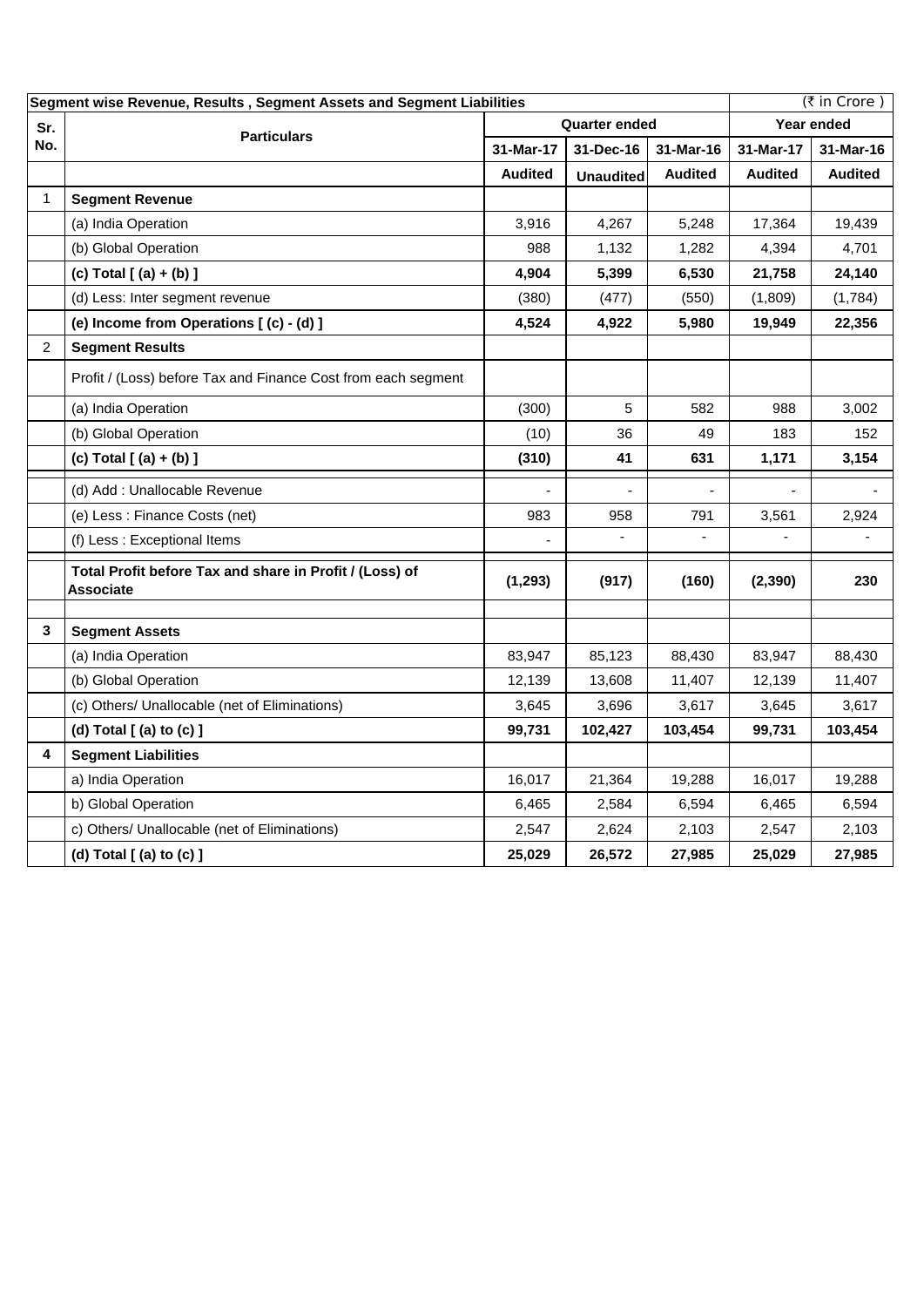|              | (₹ in Crore)<br><b>Consolidated Statement of Assets and Liabilities</b> |                |                |  |  |  |
|--------------|-------------------------------------------------------------------------|----------------|----------------|--|--|--|
|              |                                                                         | As at          | As at          |  |  |  |
|              | <b>Particulars</b>                                                      | 31-Mar-17      | 31-Mar-16      |  |  |  |
|              |                                                                         | <b>Audited</b> | <b>Audited</b> |  |  |  |
| A            | <b>ASSETS</b>                                                           |                |                |  |  |  |
| 1            | <b>Non-Current Assets</b>                                               |                |                |  |  |  |
|              | (a) Property, Plant and Equipment                                       | 49,801         | 50,774         |  |  |  |
|              | (b) Capital Work in Progress                                            | 1,909          | 1,754          |  |  |  |
|              | (c) Goodwill                                                            | 3,548          | 3,551          |  |  |  |
|              | (d) Other Intangible Assets                                             | 17,494         | 15,387         |  |  |  |
|              | (e) Intangible Assets under Development                                 | 981            | 8,086          |  |  |  |
|              | (f) Investment in Associates                                            | 21             | 18             |  |  |  |
|              | (g) Financial Assets                                                    |                |                |  |  |  |
|              | (i) Investments                                                         | 11             | 12             |  |  |  |
|              | (ii) Other Financial Assets                                             | 246            | 177            |  |  |  |
|              | (h) Deferred Tax Asset (net)                                            | 3,670          | 1,928          |  |  |  |
|              | (i) Income Tax Asset (net)                                              | 964            | 1,406          |  |  |  |
|              | (j) Other Non Current Assets                                            | 8,079          | 8,600          |  |  |  |
|              | <b>Sub-total Non-Current Assets</b>                                     | 86,724         | 91,693         |  |  |  |
| $\mathbf{2}$ | <b>Current Assets</b>                                                   |                |                |  |  |  |
|              | (a) Inventories                                                         | 235            | 208            |  |  |  |
|              | (b) Financial Assets                                                    |                |                |  |  |  |
|              | (i) Investments                                                         |                |                |  |  |  |
|              | (ii) Trade Receivables                                                  | 3,251          | 2,981          |  |  |  |
|              | (iii) Cash and Cash Equivalents                                         | 1,024          | 835            |  |  |  |
|              | (iv) Bank Balances other than (iii) above                               | 295            | 689            |  |  |  |
|              | (v) Other Financial Assets                                              | 715            | 283            |  |  |  |
|              | (c) Other Current Assets                                                | 7,487          | 6,765          |  |  |  |
|              | <b>Sub-total - Current Assets</b>                                       | 13,007         | 11,761         |  |  |  |
|              | <b>Total Assets</b>                                                     | 99,731         | 103,454        |  |  |  |
| в            | <b>EQUITY AND LIABILITIES</b>                                           |                |                |  |  |  |
| 1            | <b>Equity</b>                                                           |                |                |  |  |  |
|              | (a) Equity Share Capital                                                | 1,244          | 1,244          |  |  |  |
|              | (b) Other Equity                                                        | 27,325         | 30,339         |  |  |  |
|              | <b>Equity Attributable to Shareholders</b>                              | 28,569         | 31,583         |  |  |  |
|              | Non-Controlling Interest                                                | 400            | 282            |  |  |  |
|              | <b>Total Equity</b>                                                     | 28,969         | 31,865         |  |  |  |
|              | <b>LIABILITIES</b>                                                      |                |                |  |  |  |
| $\mathbf{2}$ | <b>Non-Current Liabilities</b>                                          |                |                |  |  |  |
|              | (a) Financial Liabilities                                               |                |                |  |  |  |
|              | (i) Borrowings (Refer Note 4)                                           | 22,550         | 29,114         |  |  |  |
|              | (ii) Deferred Payment Liablities                                        | 3,328          | 3,295          |  |  |  |
|              | (iii) Other Financial Liabilities                                       | 459            | 517            |  |  |  |
|              | (b) Deferred Revenue                                                    | 3,303          | 3,842          |  |  |  |
|              | (c) Other Non-Current Liabilities                                       | 87             | 2,860          |  |  |  |
|              | (d) Deferred Tax Liabilities (net)                                      | 4,550          | 3,888          |  |  |  |
|              |                                                                         | 451            | 397            |  |  |  |
|              | (e) Provisions<br><b>Sub-total Non-Current Liabilities</b>              | 34,728         | 43,913         |  |  |  |
| 3            | <b>Current Liabilities</b>                                              |                |                |  |  |  |
|              | (a) Financial Liabilities                                               |                |                |  |  |  |
|              | (i) Borrowings                                                          | 9,499          | 4,374          |  |  |  |
|              | (ii) Trade Payables                                                     | 4,746          | 5,775          |  |  |  |
|              | (iii) Other Financial Liabilities                                       | 17,391         | 12,399         |  |  |  |
|              | (b) Deferred Revenue                                                    | 1,377          | 1,486          |  |  |  |
|              |                                                                         | 1,764          | 2,374          |  |  |  |
|              | (c) Other Current Liabilities                                           | 12             | 25             |  |  |  |
|              | (d) Income Tax Liabilities (net)                                        | 1,245          | 1,243          |  |  |  |
|              | (e) Provisions<br><b>Sub-total - Current Liabilities</b>                |                |                |  |  |  |
|              |                                                                         | 36,034         | 27,676         |  |  |  |
|              | <b>Total Equity and Liabilities</b>                                     | 99,731         | 103,454        |  |  |  |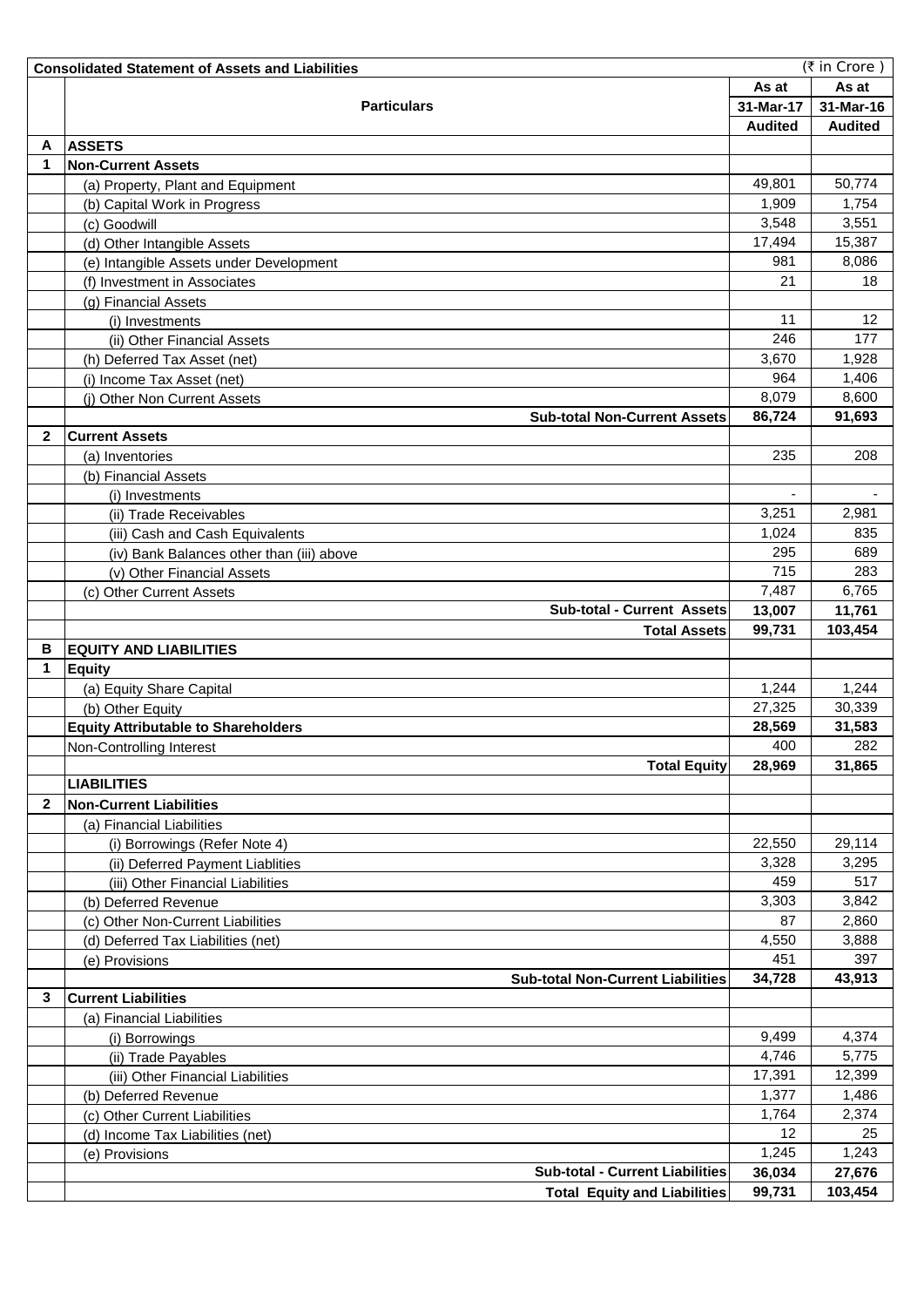## **Notes**

- 1. Figures of the previous period have been regrouped and reclassified, wherever required.
- 2. Pursuant to the Scheme of Arrangement ("the Scheme") sanctioned by the Hon'ble High Court of Judicature at Bombay, variation on account of changes in exchange rates including amortisation of the balance in "Foreign Currency Monetary Item Translation Difference Account (FCMITDA)" and depreciation consequent to addition of exchange differences to the cost of capitalised assets aggregating to  $\bar{\tau}$  60 crore and  $\bar{\tau}$  714 crore during the quarter and year ended March 31, 2017 respectively, have been withdrawn from General Reserve. The Company has, as permitted under the said Schemes, adjusted additional depreciation and amortization of  $\bar{\tau}$  570 crore and  $\bar{\tau}$  1,205 crore, arising on fair value of the assets, for the quarter and year ended March 31, 2017 respectively, by withdrawing an equivalent amount from General Reserve and the charge disclosed in the Financial Results is net of such withdrawal. This matter has been referred to by the Auditors.
- 3. The Company has adopted Indian Accounting Standard (Ind AS) from April 1, 2016 with a transition date of April 1, 2015. The figures for the quarter and year ended March 31, 2016 have also been converted as per Ind AS. Reconciliation of the effects of the transition on Statement of Profit and Loss for the quarter and year ended March 31, 2016 as previously reported and as per Ind AS as also other changes on transition date is as follows:

 $($ ₹ in crore)

|                 | <b>Reconciliation of Other Equity/ Net Profit</b>                                                                                                                  | <b>Other</b><br><b>Equity</b>     | <b>Profit Reconciliation</b>          |                                    |                                             |
|-----------------|--------------------------------------------------------------------------------------------------------------------------------------------------------------------|-----------------------------------|---------------------------------------|------------------------------------|---------------------------------------------|
| Sr.<br>No.      |                                                                                                                                                                    | As at<br><b>March</b><br>31, 2016 | Quarter<br>ended<br>March 31,<br>2016 | Year<br>ended<br>March 31,<br>2016 | <b>Refer</b><br><b>Note</b><br><b>Below</b> |
| 1               | Equity/ Net Profit as<br>Other<br>previously<br>reported as per Indian GAAP                                                                                        | 35,622                            | 177                                   | 681                                |                                             |
| $\overline{2}$  | Fair Valuation/ Restatement of Property,<br>Plant and Equipment including Intangibles                                                                              | 3,697                             | (55)                                  | (211)                              | a                                           |
| 3               | Restatement of Revenue and related Cost                                                                                                                            | (1,636)                           | 6                                     | 10                                 | $\mathbf b$                                 |
| 4               | <b>Fair Valuation of Financial Instruments</b>                                                                                                                     | (153)                             | (19)                                  | (61)                               | $\mathbf C$                                 |
| 5               | Receivables assessed for future economic<br>benefit and/ or collection expected to flow                                                                            | (1,029)                           | 3                                     | (10)                               | d                                           |
| 6               | <b>Deferred Taxes</b>                                                                                                                                              | (1,691)                           | 11                                    | 228                                | e                                           |
| $\overline{7}$  | Restatement of Business Combinations and<br>of<br>subsidiaries*<br>combinations<br>and<br>consequential recognition of fair valuation as<br>on the transition date | (5, 455)                          |                                       |                                    | f                                           |
| 8               | Grossing up of Capital Reserve and Goodwill                                                                                                                        | 1,384                             |                                       |                                    | g                                           |
| 9               | Other Ind AS Adjustments                                                                                                                                           | (400)                             | (33)                                  | $\overline{2}$                     | h                                           |
| 10 <sup>1</sup> | Equity/ Net Profit<br><b>Before</b><br>Other<br>Other<br>Comprehensive Income (OCI) as per Ind AS                                                                  | 30,339                            | 90                                    | 639                                |                                             |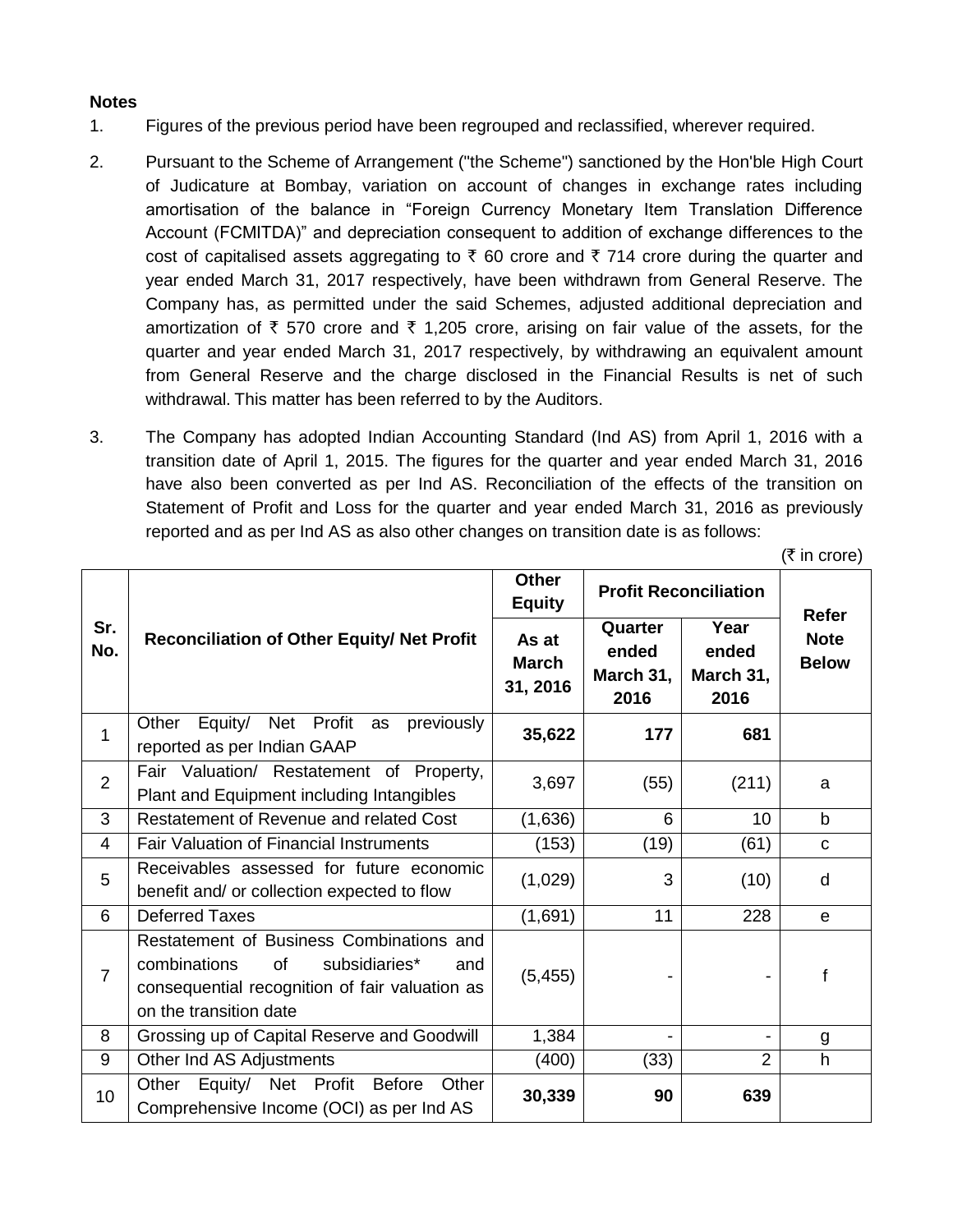\* Consequent upon merger of two subsidiary companies, Flag Telecom Group Services Limited (FTGSL) into GCX Services Limited (GCXL) in Bermuda and Vanco Benelux BV into Reliance Globalcom BV (RGBV) in the Netherlands, the networth of GCXL and RGBV have reduced by ₹ 2,410 crore and ₹ 2,190 crore respectively.

- a. The Company has elected the option of adopting fair value as deemed cost for certain Land and Buildings, Plant and Machinery and Intangibles, as on the date of transition to Ind AS. Other Assets were restated retrospectively. This has resulted in, net increase in the value of Land and Buildings by  $\bar{\tau}$  5,787 crore and Plant and Machinery by  $\overline{\zeta}$  314 crore and net decrease in value of Intangibles being CDMA (Telecom) Spectrum by  $\bar{\tau}$  2,404 crore and consequent increase in depreciation for the quarter and year ended by  $\bar{\tau}$  55 crore and  $\bar{\tau}$  211 crore respectively.
- b. Restatement of Revenue from non cancellable right of use and other revenues, to be recognised over a period of underlying contract of services in line with applicable Ind AS, has resulted in reversal of revenue aggregating to  $\bar{\tau}$  3,839 crore along with reversal of corresponding depreciation of  $\bar{\tau}$  2,168 crore and License Fees of  $\bar{\tau}$  35 crore as at March 31, 2016. Consequently revenue, depreciation and license fees have increased by  $\bar{\xi}$  65 crore,  $\bar{\xi}$  58 crore and  $\bar{\xi}$  1 crore respectively for the quarter and by  $\bar{\xi}$ 243 crore, ₹227 crore and ₹6 crore respectively for the year.
- c. Fair valuation impact of  $\bar{\tau}$  107 crore on borrowings,  $\bar{\tau}$  30 crore on Investments and  $\bar{\tau}$  16 crore on deposits as at March 31, 2016. Corresponding reduction of profitability by  $\bar{\tau}$  19 crore and  $\bar{\tau}$  61 crore for the quarter and year ended March 31, 2016.
- d. Increase in provision for trade receivables and other receivables assessed considering future economic benefit and/ or collection expected to flow to the Company over the period of time due to the conditions existing prior to the date of transition has been accounted on the transition date, leaving consequent impact on profitability for the year.
- e. Deferred Taxes are computed and recognised for temporary differences between carrying amount of an asset and liability in the balance sheet and tax base and consequent impact has been recognised in Statement of Profit and Loss.
- f. The Company has opted to restate all Business Combination after April 1, 2008 as required under Ind AS.
- g. Under Ind AS, capital reserve or goodwill arising on acquisition of subsidiaries have been disclosed separately, which were reflected net under previous GAAP.
- h. Other Ind AS Adjustments includes net reduction in Equity by  $\bar{\tau}$  387 crore for consolidation of RCOM ESOS Trust as required under Ind AS and disclosed as Treasury Equity, net increase in Equity by  $\bar{\tau}$  238 crore consequent to restatement of the financial statements of the subsidiaries of the Company under Ind AS based on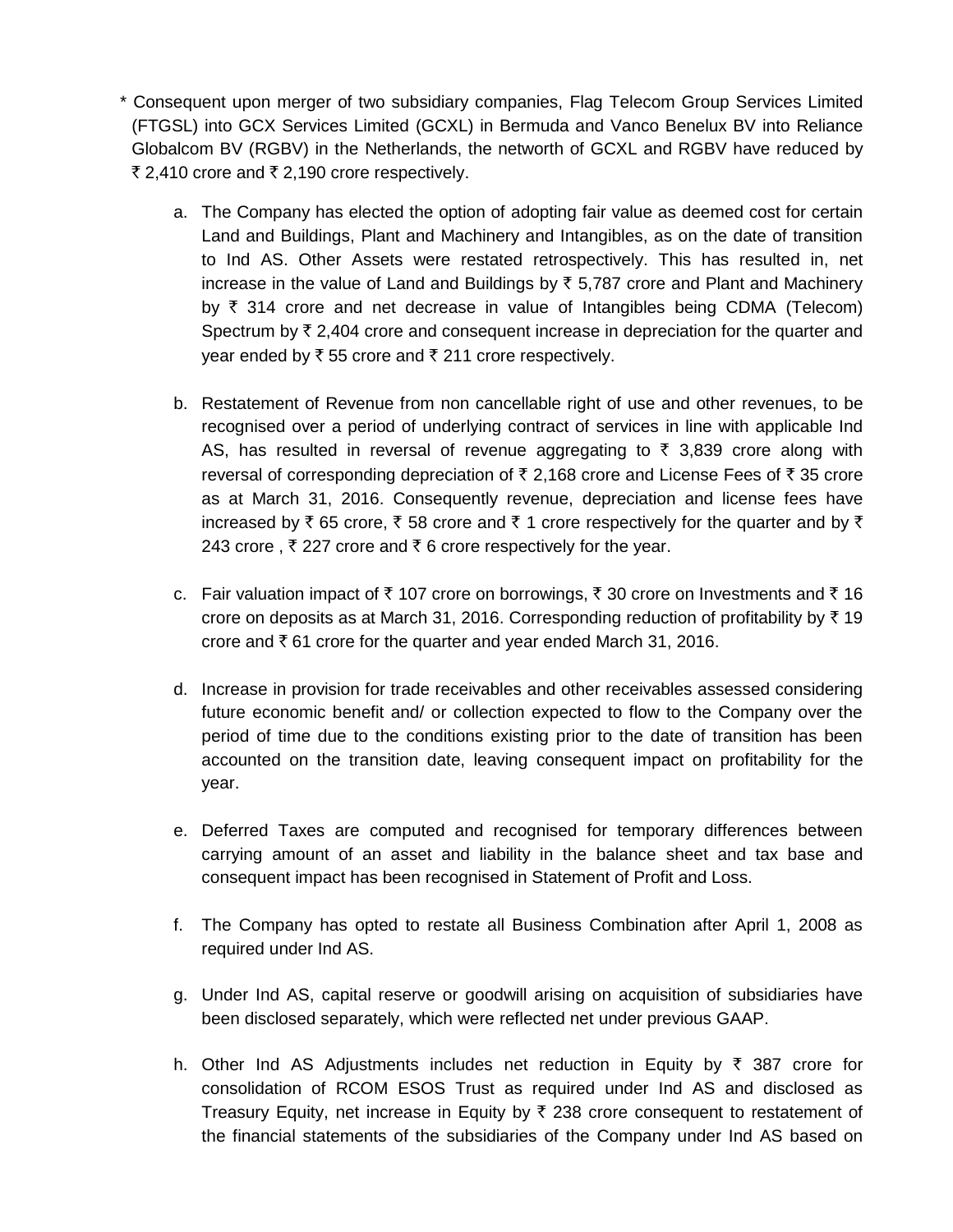restated networth and liability for Non Controlling Interest. Further, it includes  $\bar{\tau}$  251 crore on account of impact of Foreign Currency Translation for the year ended March 31, 2016, relating to Ind As adjustment on the date of transition.  $\bar{\tau}$  33 crore is due to reversal of adjustments relating to Non Controlling Interest and other expenses.

- i. Other Comprehensive Income also comprises of actuarial gains and losses on employee Benefits, Exchange differences on translation of foreign operations/ subsidiaries and Fair valuation of Investments.
- 4. Pending formal confirmation by the lenders for waiver of certain loan covenants, the loan amount has been continued to be classified as non current liabilities.

| Nature of Instruments                     | 11.20% NCDs    | 11.25% NCDs                                                |  |  |  |
|-------------------------------------------|----------------|------------------------------------------------------------|--|--|--|
| Amount outstanding (₹ in crore)           | 3,000          | $1,125*$                                                   |  |  |  |
| Previous due date for Principal Repayment | Not Applicable | 07.02.2017                                                 |  |  |  |
| Previous due date for payment of Interest | 02.03.2017     | 07.03.2017                                                 |  |  |  |
| Whether paid #                            | Yes            | Yes                                                        |  |  |  |
| Next due date for payment of interest     | 02.04.2017     | 07.04.2017                                                 |  |  |  |
| <b>Credit Rating</b>                      | <b>ICRA BB</b> | <b>CARE BB</b>                                             |  |  |  |
| Due Date for Principal Repayment          | 01.03.2019     | ₹ 375 crore each<br>due on<br>07.02.2018 and<br>07.02.2019 |  |  |  |

5. Additional details as required in relation to Non Convertible Debentures (NCDs):

\* Installment of  $\bar{\tau}$  375 crore due on 7<sup>th</sup> February, 2017 was paid on 10<sup>th</sup> April, 2017. # Interest of  $\bar{\tau}$  35.48 crore was paid on 10<sup>th</sup> April, 2017.

- 6. The listed Redeemable Non Convertible Debentures (NCDs) of the Company aggregating to  $\bar{\tau}$  4,125 crore as on March 31, 2017 are secured by way of first pari passu charge on the whole of the movable properties, plant and equipment and capital work in progress, both present and future, including all insurance contracts relating thereto of the Borrower Group; comprising of the Company and its subsidiary companies namely; Reliance Telecom Limited (RTL), Reliance Infratel Limited (RITL) and Reliance Communications Infrastructure Limited (RCIL). Out of the above, in case of NCDs of  $\bar{\tau}$  1,125 crore, the Company has also assigned Telecom Licences, by execution of Tripartite Agreements with Department of Telecommunications (DoT). The asset cover in case of these NCDs exceeds 100% of the principal amount of the said NCDs.
- 7. Debenture Redemption Reserve (DRR):  $\bar{\tau}$  590 crore as on March 31, 2017.
- 8. Net Worth : ₹ 27,479 crore, as on March 31, 2017.